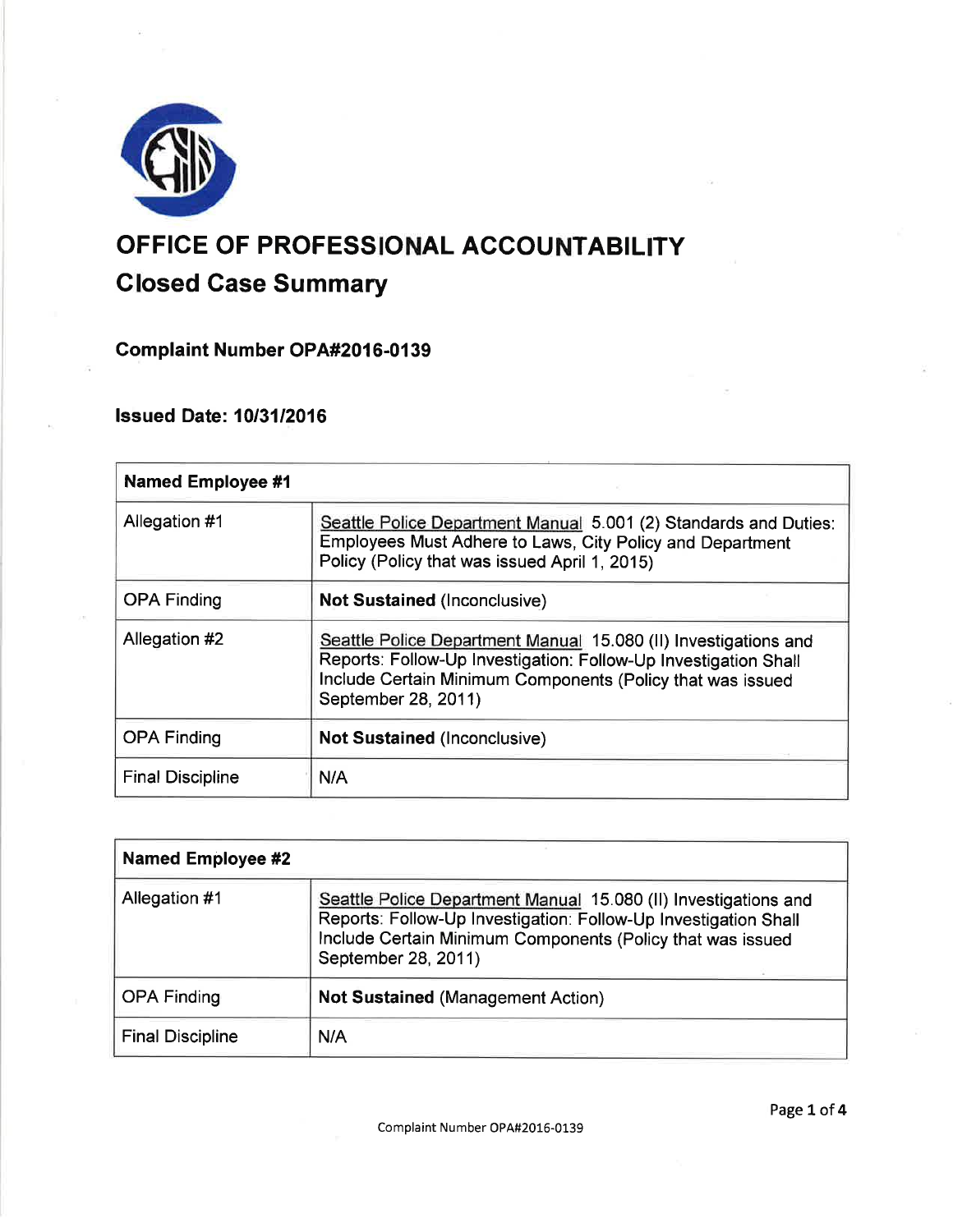| <b>Named Employee #3</b> |                                                                                                                                                                                                                         |
|--------------------------|-------------------------------------------------------------------------------------------------------------------------------------------------------------------------------------------------------------------------|
| Allegation #1            | Seattle Police Department Manual 15.080 (II) Investigations and<br>Reports: Follow-Up Investigation: Follow-Up Investigation Shall<br>Include Certain Minimum Components (Policy that was issued<br>September 28, 2011) |
| <b>OPA Finding</b>       | <b>Not Sustained (Management Action)</b>                                                                                                                                                                                |
| <b>Final Discipline</b>  | N/A                                                                                                                                                                                                                     |

| <b>Named Employee #4</b> |                                                                                                                                                                                                                         |
|--------------------------|-------------------------------------------------------------------------------------------------------------------------------------------------------------------------------------------------------------------------|
| Allegation #1            | Seattle Police Department Manual 15.080 (II) Investigations and<br>Reports: Follow-Up Investigation: Follow-Up Investigation Shall<br>Include Certain Minimum Components (Policy that was issued<br>September 28, 2011) |
| <b>OPA Finding</b>       | <b>Not Sustained (Management Action)</b>                                                                                                                                                                                |
| <b>Final Discipline</b>  | N/A                                                                                                                                                                                                                     |

# INCIDENT SYNOPSIS

Named Employee #1 received a case in Burglary Unit, which was forwarded to Named Employee #2, #3, and #4 in the Domestic Violence (DV) Unit.

## **COMPLAINT**

The complainant, a supervisor within the department, alleged that Named Employee #1 failed to forwarded a case to the prosecutor within ten days of patrol making the report where there was probable cause that the offense had been committed. lnstead, it is alleged that Named Employee #1 inactivated the case without any follow up investigation.

Named Employees #2-4 are alleged to have failed to conduct proper follow-up investigations

# **INVESTIGATION**

The OPA investigation included the following actions:

- 1. Review of the complaint memo
- 2. Search for and review of all relevant records and other evidence
- 3. lnterviews of SPD employees

Complaint Number OPA#2016-0139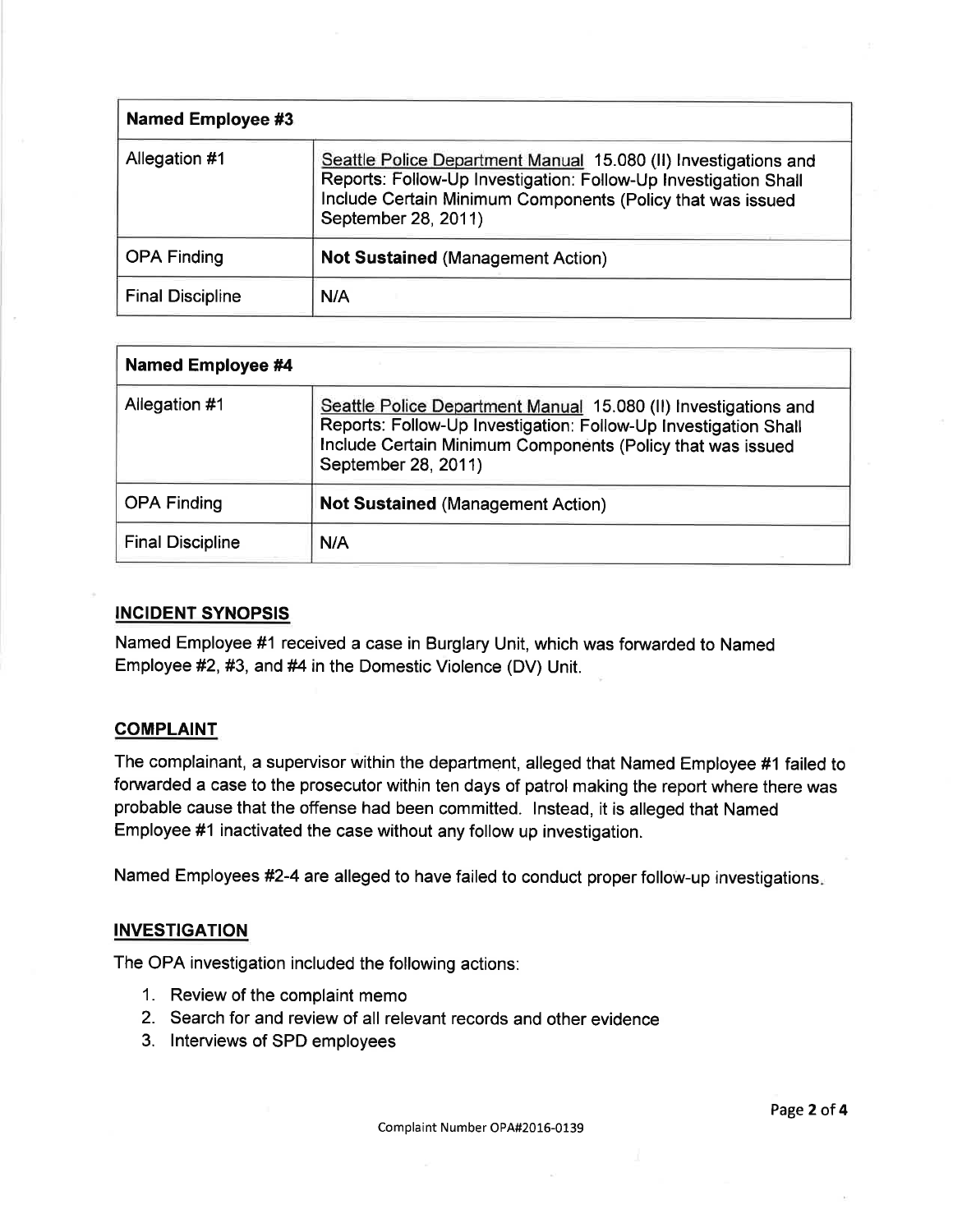# ANALYSIS AND GONCLUSION

The complainant alleged that Named Employee #1 failed to follow the requirement of a policy which says, "the law enforcement agency shall forward the [domestic violence] offense report to the appropriate prosecutor within ten days of making such report if there is probable cause to believe that an offense has been committed, unless the case is under active investigation." The preponderance of the evidence from this investigation showed Named Employee #1, a supervisor in the Burglary Unit at the time, closed two cases involving.allegations of property destruction and burglary without fonruarding them to a prosecutor. lt appeared there was evidence and information in each of the two cases that might have, with sufficient follow up by a detective, led to probable cause against the suspect. Due to the unavailability of Named Employee #1 for an OPA interview because of a serious medical condition which resulted in his death, it was not clear whether or not Named Employee #1 knew or should have known the relationship between the victim and suspect in the two cases made the allegations domestic violence in nature.

The complainant alleged that Named Employee #1 failed to conduct or ensure was conducted a minimally thorough follow-up investigation into the two cases he closed without assigning them to a detective. As stated above, OPA was unable to interview Named Employee #1 due to a serious medical condition and could not gain sufficient understanding of Named Employee #1's reasons for taking the actions he did.

The complainant alleged that Named Employee #2, #3, and #4 failed to conduct or task another detective to conduct a minimally thorough follow-up investigation with respect to a Domestic Violence (DV) case that was forwarded to them in the DV Unit. The OPA investigation showed that this case did not meet the filing standards for a felony. The DV Unit primarily conducts follow-up investigations for felony cases. All misdemeanor DV cases where probable cause exists are automatically forwarded to the City Prosecutor for review and consideration of misdemeanor charges. OPA's investigation and analysis of this situation revealed that little if any follow-up investigation was normally conducted on misdemeanor domestic violence cases. Neither the DV Unit nor the City Prosecutor have investigators specifically assigned to routinely follow-up on misdemeanor DV cases. As a result, prosecutors must base their charging decision solely on what a Patrol Officer documents in his or her report. In addition, as was the case in this instance, there was no current process to connect together multiple instances of reported misdemeanor DV crimes in different sections that involve the same victim and/or suspect. The Director will be writing a separate Management Action Recommendation letter to the Chief of Police regarding this issue.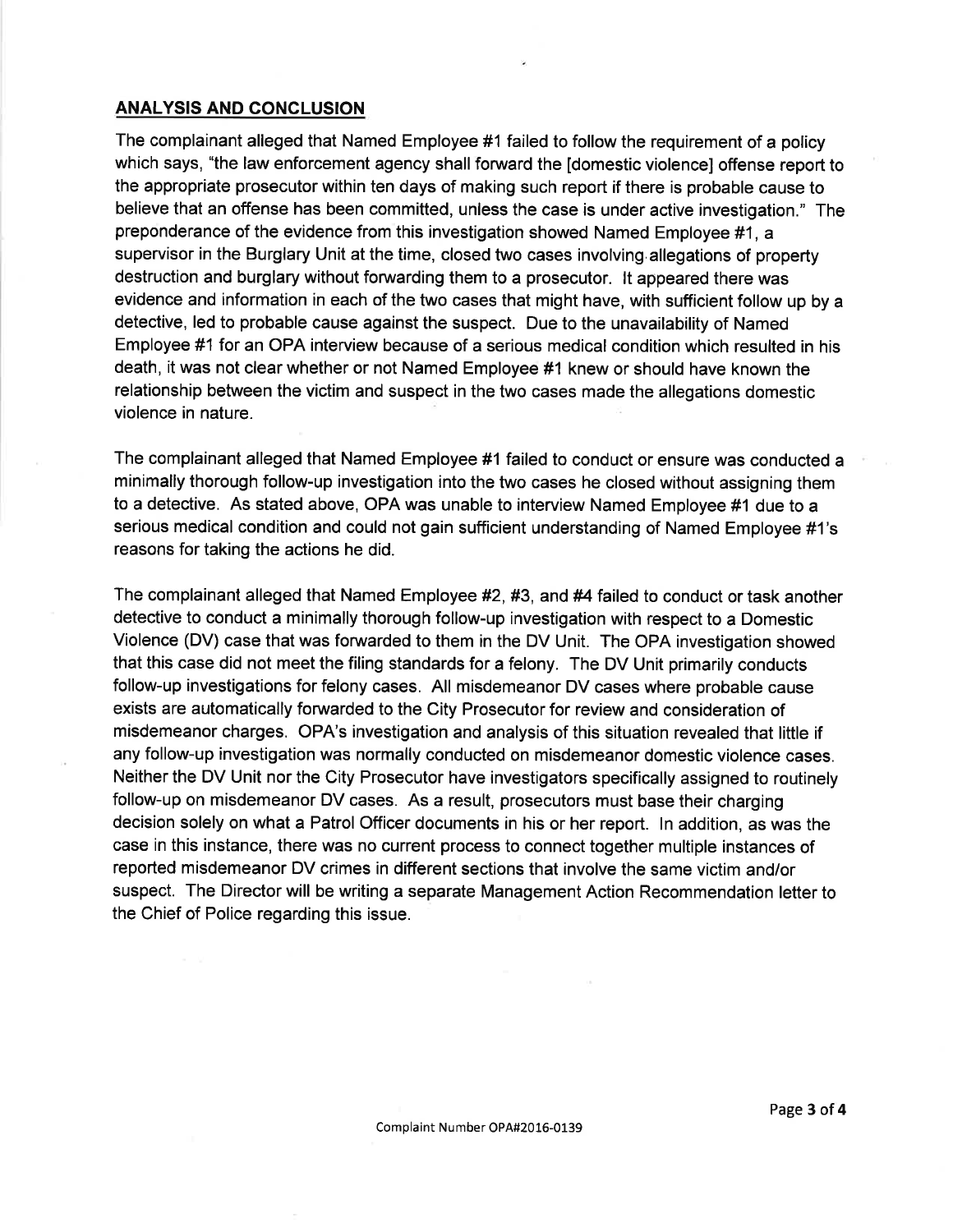## **FINDINGS**

# Named Employee #l

#### Allegation #1

There was no preponderance of evidence to either support or refute the allegation against Named Employee #1. Therefore a finding of Not Sustained (lnconclusive) was issued for Standards and Duties: Employees Must Adhere to Laws, City Policy and Department Policy.

#### Allegation #2

There was no preponderance of evidence to either support or refute the allegation against Named Employee #1. Therefore a finding of Not Sustained (lnconclusive) was issued for lnvestigations and Reporfs; Follow-Up Investigation: Follow-Up Investigation Shall tnctude Certain Minimum Components.

#### Named Employee #2

# Allegation #1

The evidence showed that little if any follow-up investigation was normally conducted on misdemeanor DV cases, and there was no current process to connect together multiple instances of reported misdemeanor DV crimes. Therefore a finding of Not Sustained (Management Action) was issued for Investigations and Reports: Follow-Up Investigation: Follow-Up lnvestigation Shall lnclude Certain Minimum Components.

#### Named Employee #3

#### Allegation #1

The evidence showed that little if any follow-up investigation was normally conducted on misdemeanor DV cases, and there was no current process to connect together multiple instances of reported misdemeanor DV crimes. Therefore a finding of Not Sustained (Management Action) was issued for Investigations and Reports: Follow-Up Investigation: Follow-Up lnvestigation Shall lnclude Certain Minimum Components.

#### Named Employee #4

#### Allegation #1

The evidence showed that little if any follow-up investigation was normally conducted on misdemeanor DV cases, and there was no current process to connect together multiple instances of reported misdemeanor DV crimes. Therefore a finding of Not Sustained (Management Action) was issued for *Investigations and Reports: Follow-Up Investigation:* Follow-Up lnvestigation Shall lnclude Certain Minimum Components.

The OPA Director's letter of Management Action recommendation to the Chief of Police is attached to this report.

NOTE: The Seattle Police Department Manual policies cifed for the allegation(s) made for this OPA lnvestigation are policies that were in effect during the time of the incident. The issued date of the policy is listed.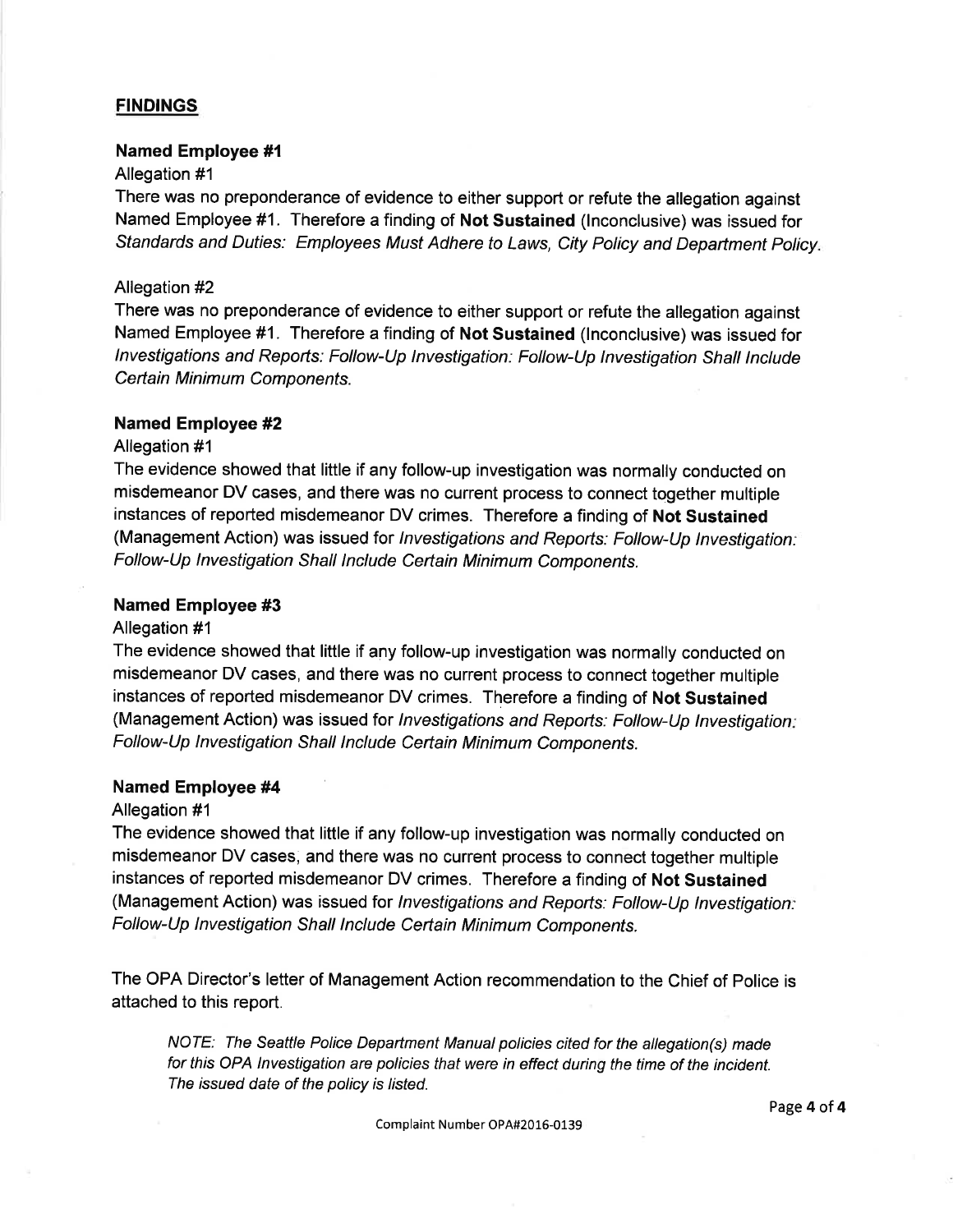

October 21,2016

Chief Kathleen M. O'Toole Seattle Police Department PO Box 34986 Seattle, WA98l24-4986

#### RE: MANAGEMENT ACTION RECOMMENDATION (2016OPA-0139)

Dear Chief O'Toole:

The Office of Professional Accountability (OPA) recently completed an investigation into an allegation that a series of misdemeanor domestic violence (DV) reports involving the same victim and suspect did not receive adequate follow-up investigation by the Seattle Police Department (SPD). The reports involved alleged acts of trespassing, damage to property, harassment, and stalking. This complaint investigation was initiated by a referral to OPA from a DV Unit detective who recognized a pattern of related DV cases. This followed an earlier investigation into a complaint by the same victim that SPD Patrol officers had failed to conduct an adequate primary investigation when the victim called 911 to report the suspect had attempted to set fire to the front door of her (the victim) apartment (see OPA case #20l5OPA-1484). In its earlier investigation and from the DV Unit referral, OPA learned of several reports the victim had previously made regarding DV-related crimes. While the primary investigations by Patrol ofltcers in those cases were generally good, the absence of any follow-up investigations meant no charges were ever filed against the suspect.

The OPA investigation into allegations of inadequate follow-up investigations led to a surprising and disturbing discovery. With some exceptions, no one in SPD is assigned to conduct follow-up investigations into misdemeanor DV crimes.

When a SPD Patrol officer responds to a DV call, he or she is tasked with the responsibility of contlucting a primary investigation. Recorded statements should be taken from victims and witnesses, physical and photographic/video evidence identified and collected, and a complete General Offense Report written. State law mandates a physical arrest be made if probable cause exists to believe someone committed a DV crime. DV General Offense Reports are forwarded to the DV Unit of SPD's Criminal Investigations Bureau.

OPA's investigation and analysis of this situation revealed that little if any follow-up investigation is normally conducted on misdemeanor domestic violence cases. The DV Unit primarily conducts followup investigations for felony cases. All misdemeanor DV cases where probable cause exists are automatically forwarded to the City Prosecutor for review and consideration of misdemeanor charges, generally without any follow-up investigation. Even when the report submitted by Patrol identifies the need for additional investigative steps, such as the collection of evidence or interviewing of additional witnesses, it is not unusual for no follow-up investigation to be conducted. This is because neither the DV Unit nor the City Prosecutor have investigators specifically assigned to routinely follow up on misdemeanor DV cases. As a result, prosecutors must base their charging decision solely on what a Patrol Officer documents in his or her General Offense Report. In addition, as was the case in the situation investigated by OPA, SPD has no process to connect multiple instances of reported misdemeanor DV crimes involving the same victim and/or suspect.

Research clearly demonstrates that perpetrators of domestic violence rarely commit a single act. Far more typical is a pattern of physical and psychological abuse, stalking, harassment and other threatening